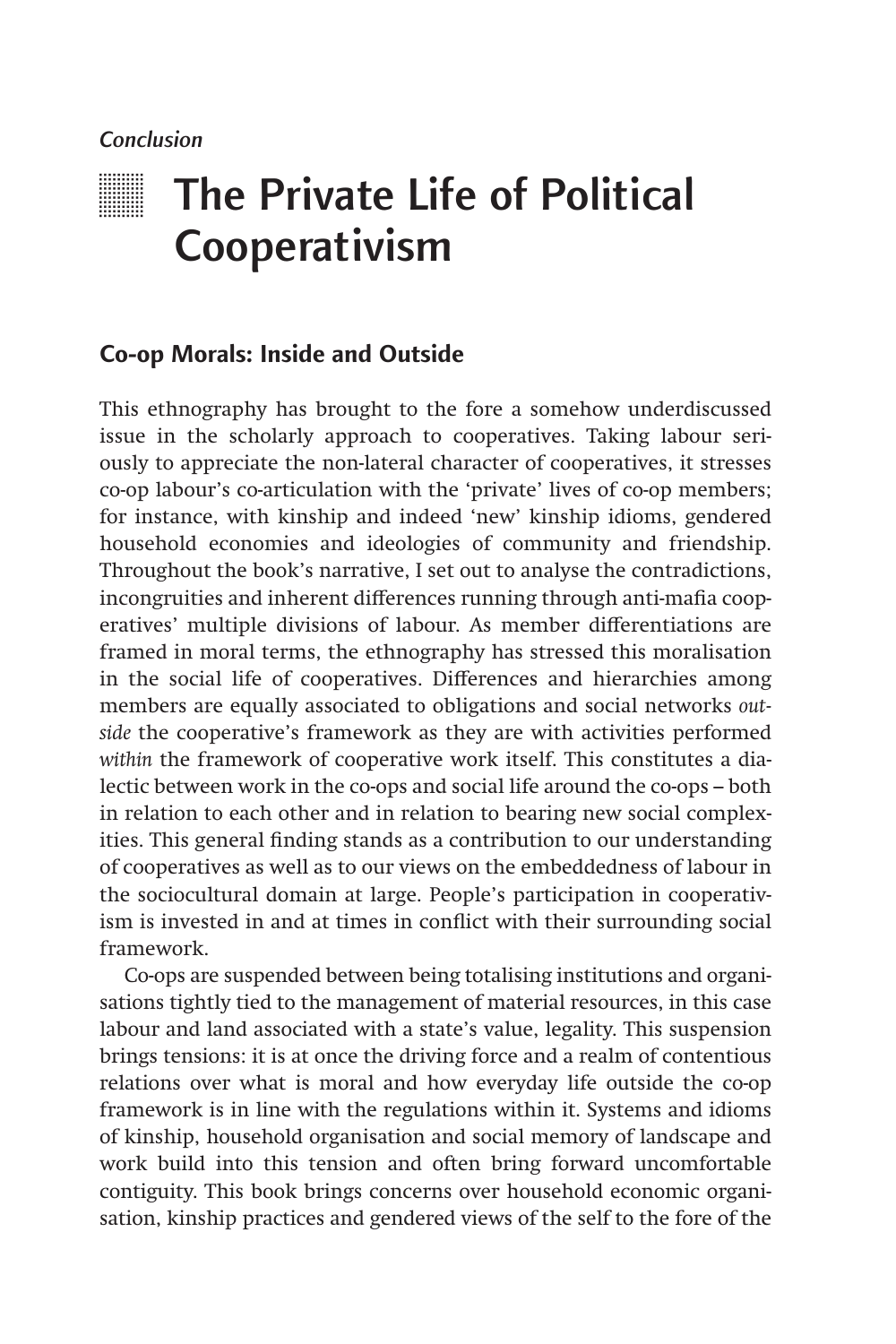anthropological concern with cooperatives, cooperativism and cooperational work.

The familial configuration of cooperatives is central to this understanding of stratification that accommodated families and new models of relatedness, inclusive of labour and politics (anti-mafia families). This dynamic role of kinship proved a fundamental aspect of the cooperatives' conflicting complementarity. Strict divisions of labour, on the one hand, determined each team's relatedness idioms, which in turn reinforced the division; on the other hand, these idioms merged kinship with work, thus also contributing to the development of cooperativism. Anti-mafia cooperativism developed *through* distinctive kinship idioms rather than against them. Kinship and gender are central, albeit hidden, facets in constituting experiences of a work collective, which gender solidarity renders a 'second family' for members (Ashwin 1999: 146).

This book's narrative follows a basic principle: the ethnography shows how differentiations within cooperatives move beyond divisions of labour, expressed in an array of moral evaluations. These moral divides include different opinions and practices concerning material resources available to the co-ops, including labour and land. They also comprise, however, diverse practices and ethical stances regarding relational patterns of sociality, including reputation and kinship. These relational settings condition the cooperatives with regard to agents fully external, even theoretically inimical to them, including *mafiosi*. Members' different ideas over community, activism and indeed landed property, brought contradictory and uncomfortable relationalities to the social lives of the co-ops.

In anti-mafia cooperatives, workers moving between the co-ops' employment and local 'community' codes and informal practices *outside* the co-ops alleviated tensions *within* them in ways that prevented class conflict between administrative and workforce teams. Even more so, legality-oriented formal labour in cooperatives *secured* new informal livelihood opportunities for workers, such as welfare benefits. Informalities in workers' livelihoods developed not only alongside legality but also, often, *because* of it. The realms of mutuality – pregnant with claims to community – and of employment existed in interdependence. Encompassing systems accommodate different subsystems, undermining them in a potentially globalised total system (Hann and Hart 2011a: 162). Such systems can include politicised pockets of protected wage labour and diversified 'community' claims in an area thoroughly introduced in global processes of economy.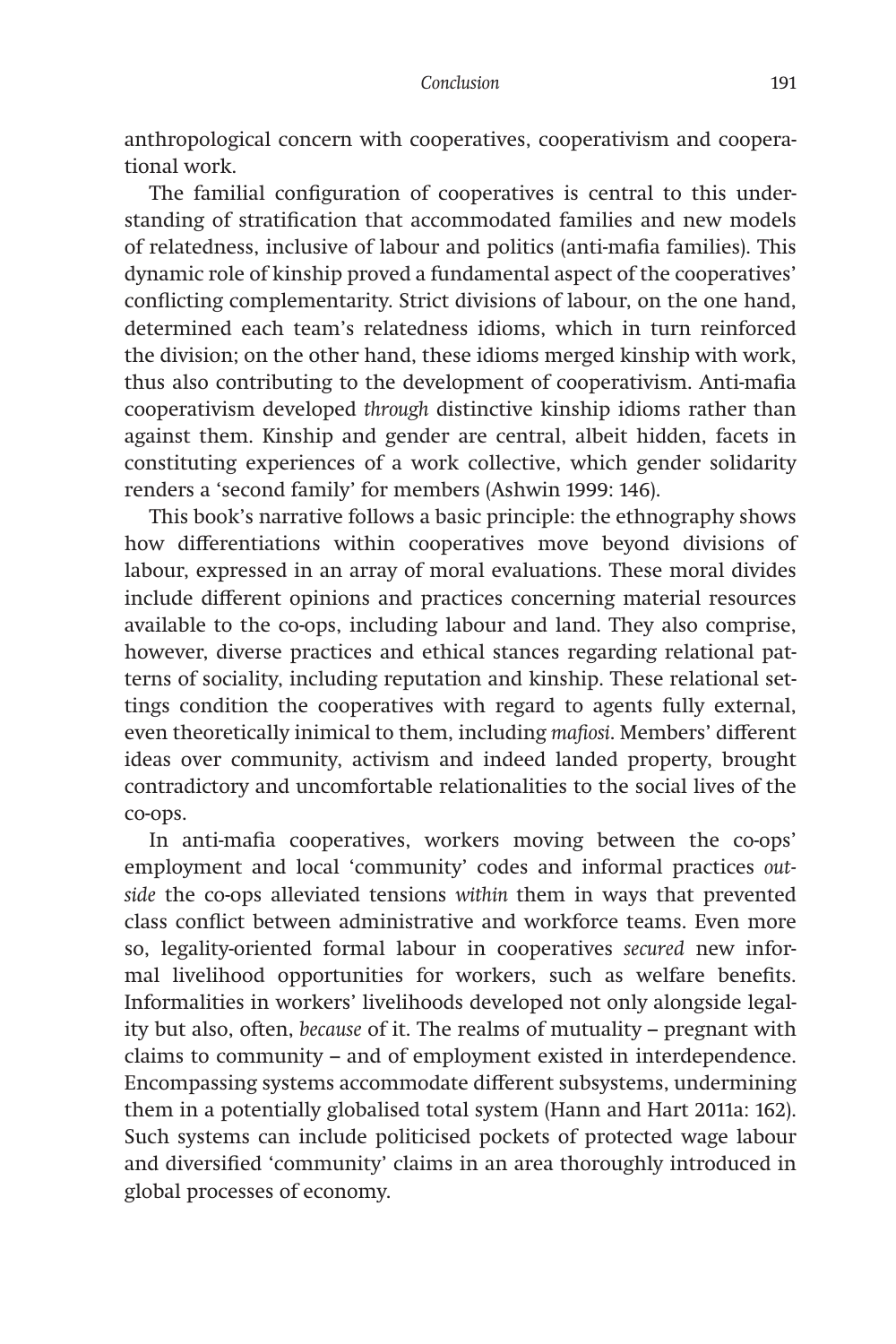## **Ideologies of Enclaving, Practices of Embedding**

The main tensions co-ops are suspended between are the claims that they are enclaves of good that are sin-proof (to provide an ecclesiastical metaphor), and the contrast this claim has with reality, that is the sets of practices of co-op members' embeddedness in the social realm. The conflict between embedding and enclaving has been central to the anti-mafia experiment. This conflict has been solidified, by and large, in an almost binary opposition within the labour division's system. In the move from clans to co-ops, divisions developed in close connection with food, anti-mafia, wage labour and reputational networks. The administrators' food activism, virtuous circles of networking, moral bordering of landed property and reputational use of gossip are all part of their attempts at protective seclusion. But this monograph does not operate on a sociological typology of 'power from above'/'resistance from below'. The exegesis pursued here allows for nuances to power, understanding the inegalitarian effects of cooperativism as embedded in broader stratifications and antagonisms of Sicilian society.

The book thus has not adopted, à la James Scott (1998; 2011), a sense of structures that (un)see local nuances or ungoverned agents that resist them. In fact, it is my conviction that no agent actually sees like a state: certainly not the administrators of the anti-mafia cooperatives, who claim that confiscated land and anti-mafia represent the state. Their own agency is conditioned by class belonging and the specifics of members' social situatedness. The same stands for the livelihoods of manual worker-members of the co-ops: their relative subordination but also their deviation from the paper tigers of legality and anti-mafia strictness regarding, say, kinship or community ideologies is in turn influenced by their belongings in webs of local obligation. Members' positions in the co-ops relate not only to labour tasks and divisions but to their broader relationships in their community, including a range of loyalties such as kinship, which thus becomes a crucial feature of cooperativism.

The divisions developing in cooperatives are then going way beyond a two-tiered scheme, revealing a multileveled relationality of difference that plays out not only in labour but also in ideas and practices beyond it. This relationality is the deepest crack in the wall that ideology builds around cooperatives, sealing them off from their environments as enclave economies of good. This is an approach that moves beyond an analytical axis of divisions of labour. It also challenges the normative sociological stress on how co-ops are becoming coopitalists (Sacchetto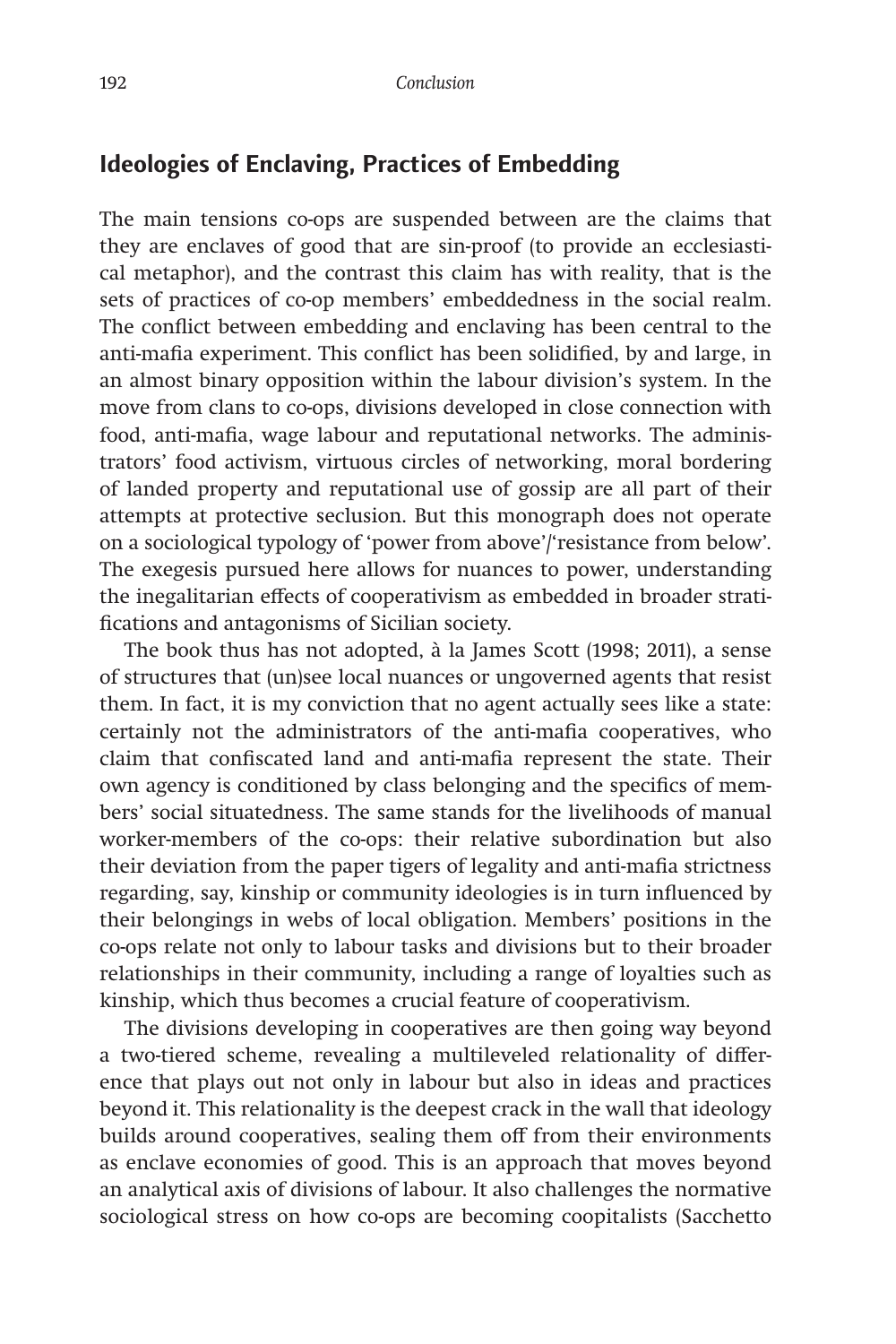and Emenzin 2016, Erratxi et al 2016) or the anthropological critique as to how institutions such as state(s) or market(s) impose stratification from above or from outside (see for instance Oakeshott 1978; Kasmir 1996; Smith 1999; Narotzky 2007; Stephen 2008; Vargas-Cetina 2011). Social stratification in egalitarian institutions is a political project that has a micro-life of everyday contradictions. This position's main ethnographic point is that members of lateral work institutions are embedded in many a relation outside their work environment. This social life of members around the co-ops impacts on relations within them; these relations are absorbed and reified in vested stratifications.

For instance, cooperatives' community participation retains the value of labour for labour, guaranteeing industrial democracy within them (V. Smith 2006). Community participation is hailed as cooperatives' democratic essence, enhancing the assumed emancipatory potentials of the social economy (MacPherson 2008: 640). The anthropological sympathy towards them takes place on the ground of their serving the/a community, distinguishing co-ops from capitalist corporations due to the latter's limited-liability shareholding (Vargas-Cetina 2011: 133). The community orientation of cooperatives is then related to their material accountability to local communities. This structure is reflected in their investment policy, as profits are invested only locally, suggesting an idea of development that, unlike expansive growth, endorses an intensive and productive channeling of capital and labour into local arrangements (Sapelli 2006).

The idea of co-ops as enclaves is often implicitly enhanced by the anthropology of co-ops. This is so even when dynamisms are recognised and co-ops are seen as ephemeral associations, highly context-dependent and in constant flux (Vargas-Cetina 2005: 246–47). The fluidity and labour insecurity that neoliberalism introduces to local communities is taken to mean that the desired community participation makes reformoriented grassroots cooperatives a cause of resilience for communities (Ferry 2005). The idea of workers' control is stimulating (Dow 2003; Restakis 2010; Azzellini 2015); it is also forcing us to rethink how this control is in its turn controlled, or at least dependent on, market structures and local moralities in and through which co-ops operate. This forms part of a community striving for more autonomy from markets, an idea that, unlike autarky, brings co-ops into some relation with market exchange. This is at times a relation of 'closed' circuits of food production that protect local interests (Luetchford and Pratt 2013: 14–16).

The idea of open and closed economies is useful as it allows for mutability of relations. It can be enriched, however, with an attention to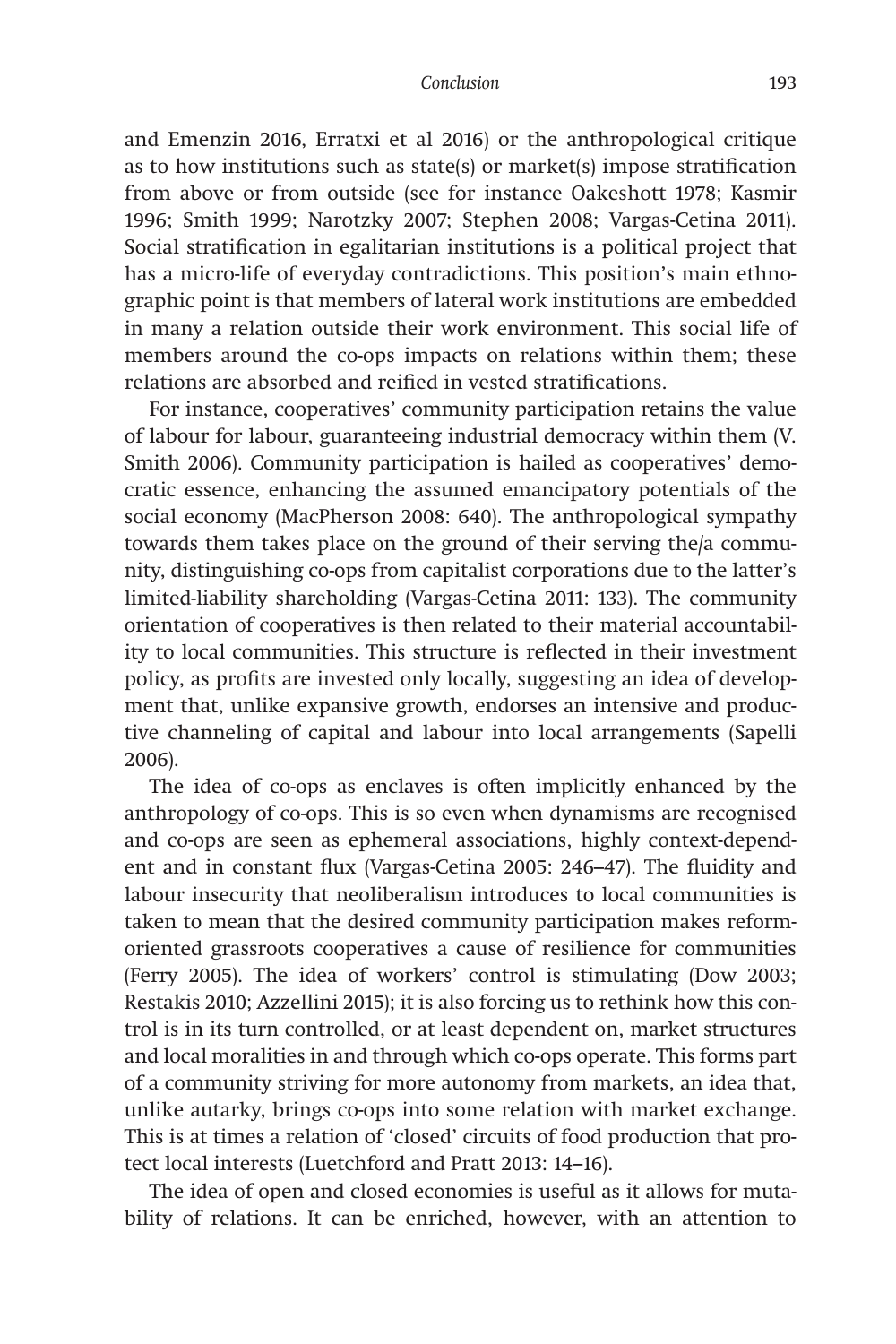ideology and the claims to (and ideological uses of) community that can obfuscate stratifications they profess to transgress. Claims to community, in Sicily, reflect and tie in with those presumably constituting good kinship or good food. They are not only mobilised as a democratic counter to external influences but are also often at the centre of already existing conflicts between factions within cooperatives.

In chapter 4, debating the moralities over food production in the co-ops, we saw how constant claims to food-activism principles had the seemingly paradoxical effect of intensifying inequalities and solidifying a seemingly two-tiered division of labour in the co-ops. This division was premised on the accessibility that members had towards making such principles an aspect of their everyday lives: experiencing food activism, that is. Further solidification of labour stratification was introduced according to anti-mafia norms regarding kinship, as explored in chapter 5. These ideas further divided people in the co-ops according to what positive or negative kinship circuit they could tap into.

Abstract principles like food activism or anti-kinship transparency are normative settings that promote a certain framework of operation for co-ops. On paper, they are points of departure for industrial democracy and labour egalitarianism. In actual fact, they have the opposite effect: their application on the grounded life of co-op participants has divisive outcomes as they feed in the valuation and valorisation measurements of cooperative members. They exacerbate existing social inequalities by promoting an *all things being equal* line, according to which people's work and worth is valued and valorised on the grade to which they can adhere to principles of food activism, anti-mafia kinship or moral ascription to landed property.

Like community, and to an extent drawing from the concept's connotation, food activism, 'clean' kinship and the idea of being uncontaminated by mafia are, in effect, ideologies understood in the Marxian sense (as per *The German Ideology*). In that respect, they obscure existing differences and operate on a twofold level in what they do with these differences in actual effect. On a quantitative level, they create more differences out of existing ones. On a qualitative level, their application makes for a leap in kind: they create divisions out of these differences, as they pose as evaluating mechanisms of the work and worth of co-op participants. They inform the division of labour in co-ops and eventually deepen those differential properties that hinder industrial democracy. On the one hand, this concerns the recognition of skill on a hierarchical basis (where management is seen as amenable to the abstract principles of food and anti-mafia activism, and is thus valued more). On the other, it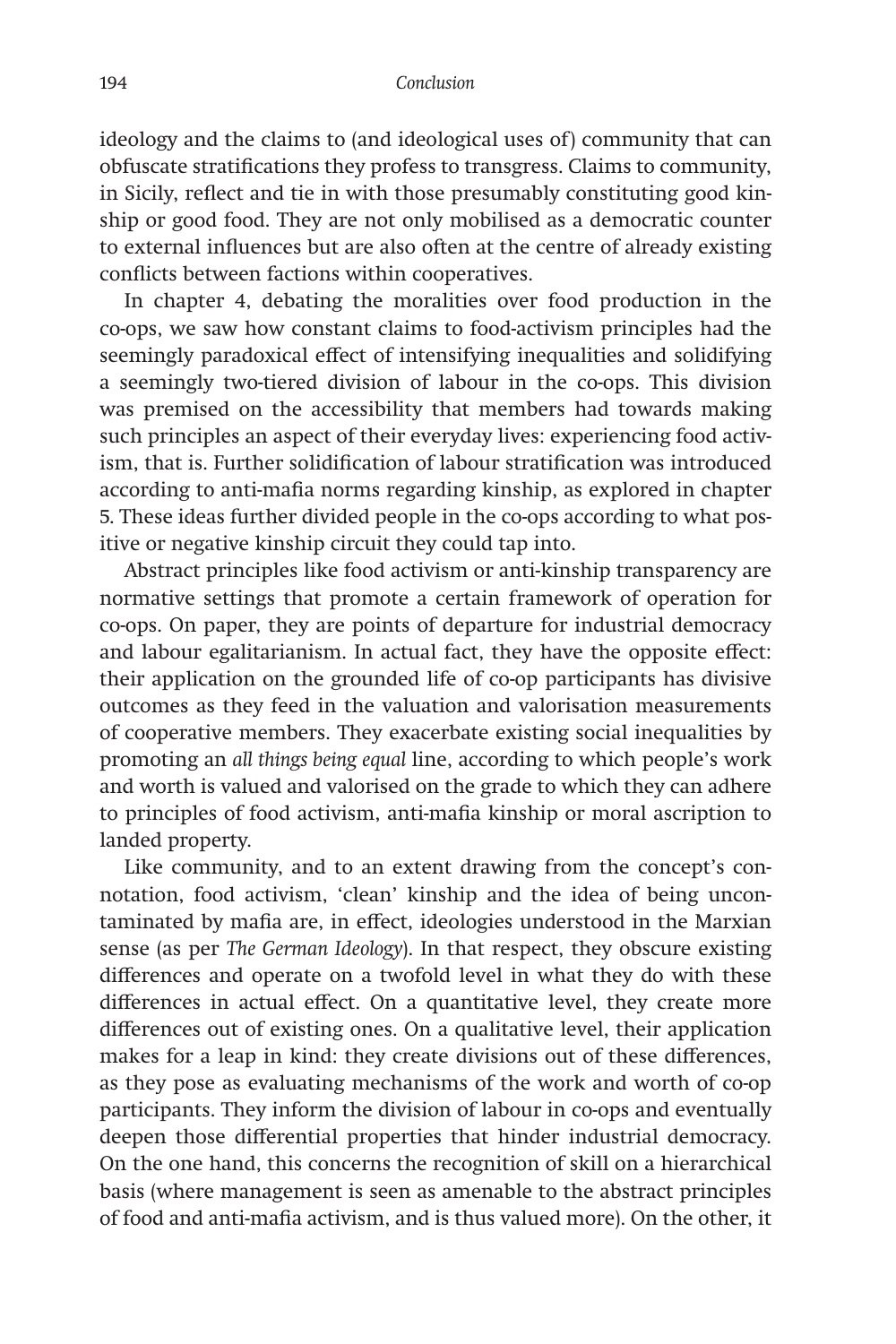concerns the actual remuneration of people on the basis of this valuation, both in terms of the stability of work offered to them and in terms of the actual valorisation of their work for the co-op.

Nowhere is this more evident than in the encompassing ideological realm of 'community' – an issue that is at once an attempt at enclaving and at embedding. This abstract notion is forged in an idealised fashion in the lab of Libertà and the Consortium. These institutions, detached from San Giovanni's everyday life – the site being so close geographically to Palermo yet so far away in terms of stratification mechanisms – promote a specific view of community that has normative ambitions. This normativity is reflected in attitudes to material (as per land), immaterial (as per reputation) or relational (as per kinship) attributes of social life in and around the cooperatives.

I would need to stress that this finding does not promote ideas of agrarian labour institutions as harmonious hybrids; rather, it means that cooperatives operate within and among tensions. This is because they are *at once* personal and impersonal institutions, incorporating claims to market and mutuality as well as to economy and community. Members' claims to 'community participation' or their policing of the moral borders of a co-op do not always ease such tensions, as is often assumed, and can instead exacerbate them.

The case of the anti-mafia cooperatives brings together the contrasting views of Marx and Mauss. The Maussian perspective is that cooperatives become vectors for people's lived practice, models of economic activity that offer alternatives to hierarchies of power in labour relations. Cooperativism arose historically to combat wage labour and the associated division of labour, with the aim of correcting the resultant social inequalities. But it was also a response, already since Rochdale, to markets for labour (in the case of Sicily, conditioned by mafia) that often left people without regular work. It developed, often on moral grounds, by drawing on ideas of 'community', regionalism, and communalism – and in some cases, like Mondragón, politicised nationalism. The fact that anti-mafia cooperatives do not defy the state but involve positive engagements with it also confirms the Marxian critique that stresses their contradictions. In that respect, co-op horizontalism is framed in dynamic configurations 'between' the market and state policy.

'Cooperatives' is then not a self-explanatory term but one claimed and contested by varied groups, associated with different political and ideological allegiances and formed as a response to different problems and needs. Cooperatives arise in relation to a broad range of ideals and actors, from state to social movements, from fascist to communist or anarchist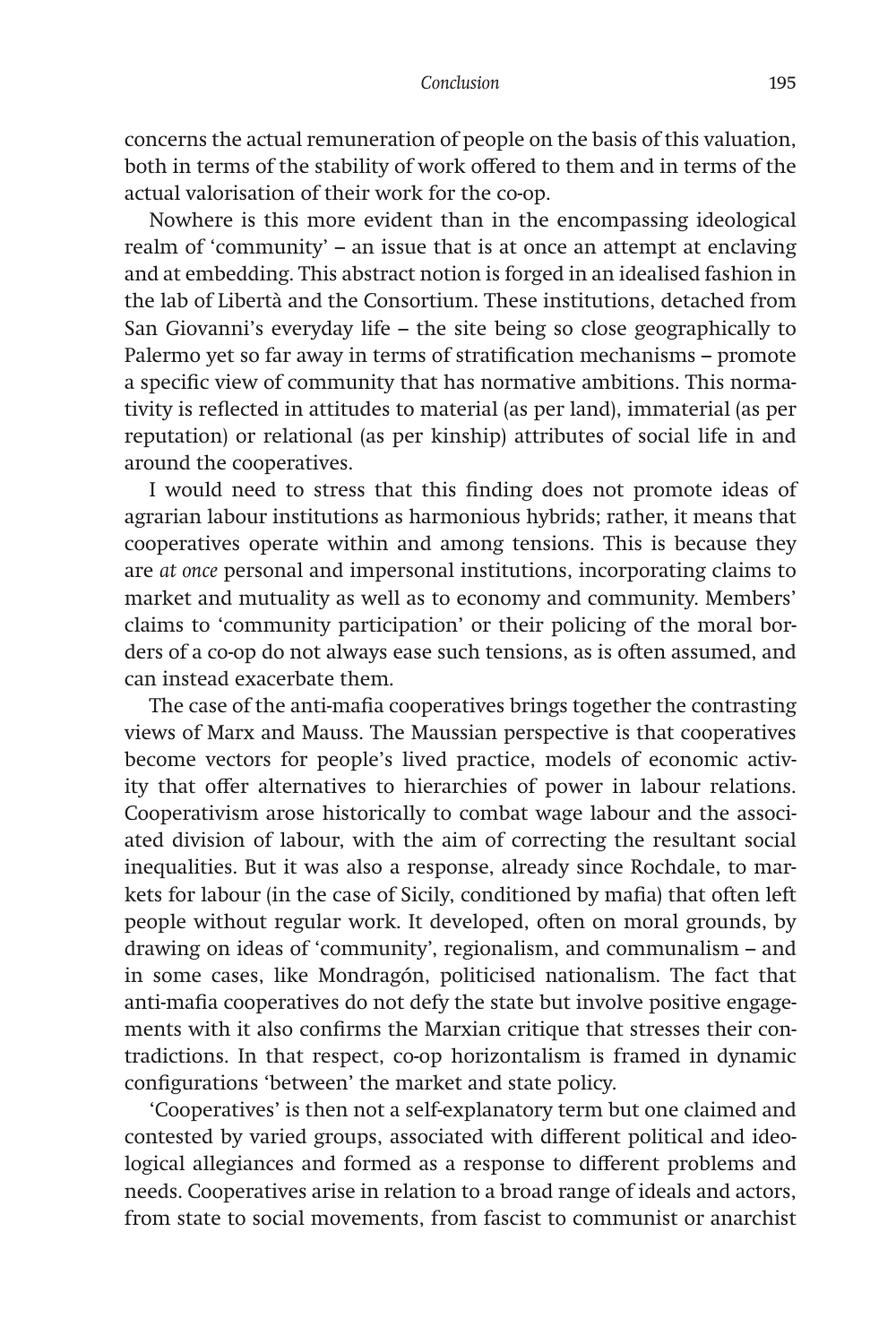ideologies. They are often outcomes of top-down planning rather than grassroots initiatives or experiences – not divorced from the local context but not derived from it either. Market structures and political ideas imposed from 'outside' shape and are shaped by members' everyday work experience and social relations. It is this experience that we need to pay attention to – appreciating the enclaving ideologies but focusing on the embedding aspect of co-op life.

### **Cooperative Futures as an Anthropological Concern**

Arguably the most cited phrase in modern European literature regarding fin-de-siècle capacity for historical change comes from Tomasi di Lampedusa's Sicilian masterpiece *The Leopard*: 'Everything must change so that everything can stay the same' ('*Se vogliamo che tutto rimanga com'è, bisogna che tutto cambi*', 2010: 23). A lot changed in Spicco Vallata, no doubt. This book's opening vignette, with a minor *mafioso* and Piero debating over labour, suggested that the pursuit of workers' rights in Spicco Vallata (through the co-ops) has had positive results. This may seem to be undermined by what the ethnography has shown about the fissures and contradictions of this endeavour, underlining the richness of local life (unfolding in bars, in confiscated land plots and in the cooperatives themselves), which proved impossible to contain in strict jural categories.

Nonetheless, the cooperatives *did* introduce significant positive changes to the lives of an increasing number of people in Sicily and, by now, southern Italy at large. The confiscation of assets owned by mafias and organised crime is debated in many fora outside Italy – including the European Parliament – to possibly be adopted as a micro-developmental project across the European Union. What is more, the values the cooperatives represent (albeit in dynamic relation – and conflict – with local ones) still count as the most tangible success of the anti-mafia movement in Italy. It is up to future developments to see whether this configuration of cooperativism within broader neoliberal developments, and indeed in a time of austerity for Italy, will further affect people's livelihoods in Spicco Vallata and elsewhere in Sicily, and it is also for them to decide how such effects can be beneficial.

It is also for this reason (studying livelihoods as an anthropological drive) that, to re-establish cooperativism as an anthropological concern, we need to return it to the subjective experience of participating in 'it'. The idea of cooperation as non-ideological and experienced is a start,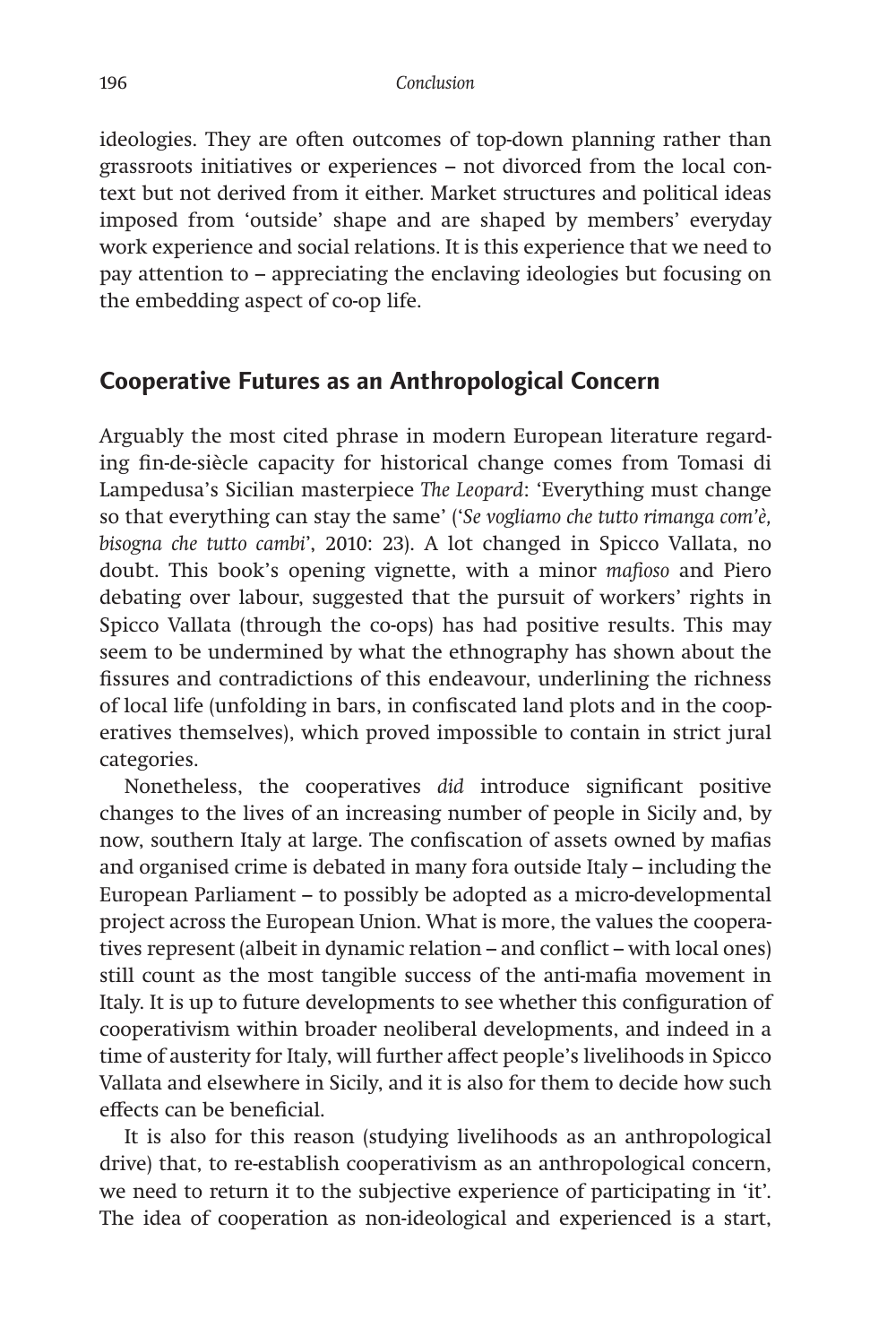but tracing where this experience is deployed is a necessary next step. Members' practices outside politicised cooperative contexts deserve more attention in order to comprehend not only their livelihoods but also inequalities of cooperatives. As co-ops' aim and praxis generally cannot engulf members' lives altogether – in the holistic sense institutions like monasteries do – members' lives and livelihoods around and outside their co-op life matter as much as cooperativist ideologies – like 'antimafia'. In anti-mafia cooperatives, the political project of curbing mafia was defined in terms of disembedding cooperative economic activity from certain traditions.

Class position was informed by members' different negotiations of the local arrangements in which resources (land, labour) were embedded, especially regarding local obligations and networks (e.g., mutual aid work) that are not in line with the movement's political principles. The movement from clans to state to co-ops has some clan residues in it: inertia brings them along the stream of centralisation and 'standardisation' (the idea that opened this book, in Gianpiero's words). While consolidating cooperatives' internal division of labour, the tension between different values also indicated the dynamic nature of workers' kinship relations or the use of local codes (gossip) by administrators. In Spicco Vallata, the realm of standardised employment and jural codification of property in land was both contested and complemented, in members' experience, by local values, which unfolded in informal economic activity in a project seemingly 'protectionist' for labour.

The major breakthrough of anti-mafia cooperatives, recognised by the majority of informants, was the creation of jobs in an area of chronic informal economic activity and unemployment. Cooperative employment, however, converged with continuities on the ground and often intensified informal ideas about recruitment, work and land among cooperative participants, developing alongside informal economy practices (e.g., benefit fraud and *lavoro nero,* ie. informal and hidden labour). Locals' livelihoods integrated the stable income from cooperatives' waged employment, maintaining community schemes of 'mutual aid' through which households informally exchanged money for (unregistered) work. Moreover, the moral connotations of ownership constantly challenged the rigid framework that sought to contain confiscated land within new property boundaries.

This is not a matter of Lampedusa's fatalism vis-à-vis change. It is about admitting that cooperatives are, willy-nilly, embedded in a particular social context which, for historical, economic and political reasons, does not 'fit' their ideology – though the cooperatives' pragmatic support in